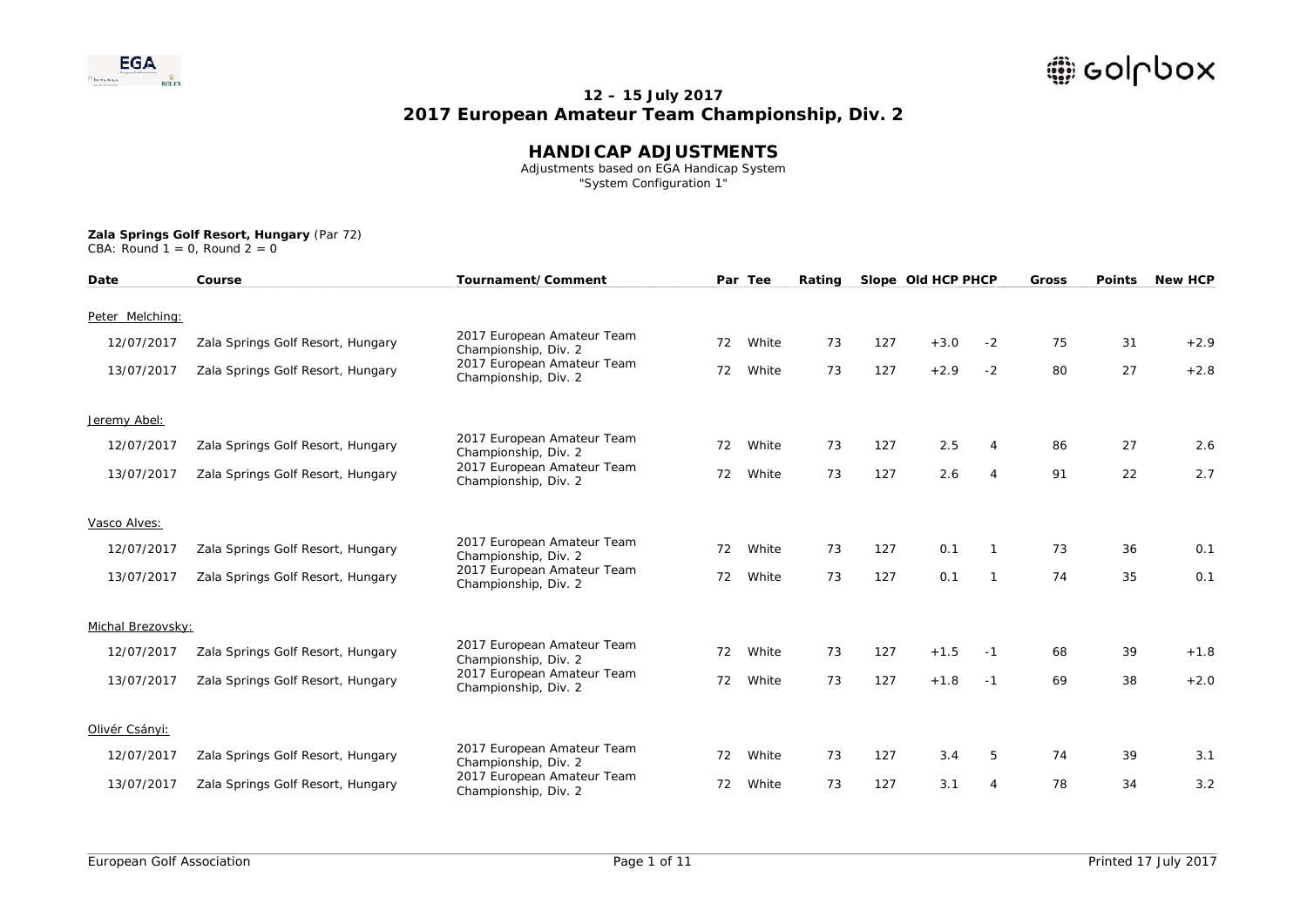

### **HANDICAP ADJUSTMENTS**

 Adjustments based on EGA Handicap System "System Configuration 1"

| CBA: Round $1 = 0$ , Round $2 = 0$ |  |
|------------------------------------|--|
|                                    |  |

| Date                  | Course                            | Tournament/Comment                                 |    | Par Tee | Rating |     | Slope Old HCP PHCP |                | <b>Gross</b> | <b>Points</b> | <b>New HCP</b> |
|-----------------------|-----------------------------------|----------------------------------------------------|----|---------|--------|-----|--------------------|----------------|--------------|---------------|----------------|
| Péter Csiki:          |                                   |                                                    |    |         |        |     |                    |                |              |               |                |
| 12/07/2017            | Zala Springs Golf Resort, Hungary | 2017 European Amateur Team<br>Championship, Div. 2 | 72 | White   | 73     | 127 | 5.0                | $\overline{7}$ | 89           | 27            | 5.1            |
| 13/07/2017            | Zala Springs Golf Resort, Hungary | 2017 European Amateur Team<br>Championship, Div. 2 | 72 | White   | 73     | 127 | 5.1                | $\overline{7}$ | 92           | 26            | 5.2            |
| Mihailo Dimitrijevic: |                                   |                                                    |    |         |        |     |                    |                |              |               |                |
| 12/07/2017            | Zala Springs Golf Resort, Hungary | 2017 European Amateur Team<br>Championship, Div. 2 | 72 | White   | 73     | 127 | $+0.8$             | 0              | 72           | 36            | $+0.8$         |
| 13/07/2017            | Zala Springs Golf Resort, Hungary | 2017 European Amateur Team<br>Championship, Div. 2 | 72 | White   | 73     | 127 | $+0.8$             | $\circ$        | 75           | 34            | $+0.7$         |
| Andrija Djordjevic:   |                                   |                                                    |    |         |        |     |                    |                |              |               |                |
| 12/07/2017            | Zala Springs Golf Resort, Hungary | 2017 European Amateur Team<br>Championship, Div. 2 | 72 | White   | 73     | 127 | 4.6                | 6              | 76           | 38            | 4.3            |
| 13/07/2017            | Zala Springs Golf Resort, Hungary | 2017 European Amateur Team<br>Championship, Div. 2 | 72 | White   | 73     | 127 | 4.3                | 6              | 81           | 33            | 4.4            |
| Jakub Dymecki:        |                                   |                                                    |    |         |        |     |                    |                |              |               |                |
| 12/07/2017            | Zala Springs Golf Resort, Hungary | 2017 European Amateur Team<br>Championship, Div. 2 | 72 | White   | 73     | 127 | 0.4                |                | 82           | 28            | 0.5            |
| 13/07/2017            | Zala Springs Golf Resort, Hungary | 2017 European Amateur Team<br>Championship, Div. 2 | 72 | White   | 73     | 127 | 0.5                | $\overline{2}$ | 79           | 31            | 0.6            |
| Soren Fihl:           |                                   |                                                    |    |         |        |     |                    |                |              |               |                |
| 12/07/2017            | Zala Springs Golf Resort, Hungary | 2017 European Amateur Team<br>Championship, Div. 2 | 72 | White   | 73     | 127 | 1.7                | 3              | 82           | 29            | 1.8            |
| 13/07/2017            | Zala Springs Golf Resort, Hungary | 2017 European Amateur Team<br>Championship, Div. 2 | 72 | White   | 73     | 127 | 1.8                | 3              | 85           | 28            | 1.9            |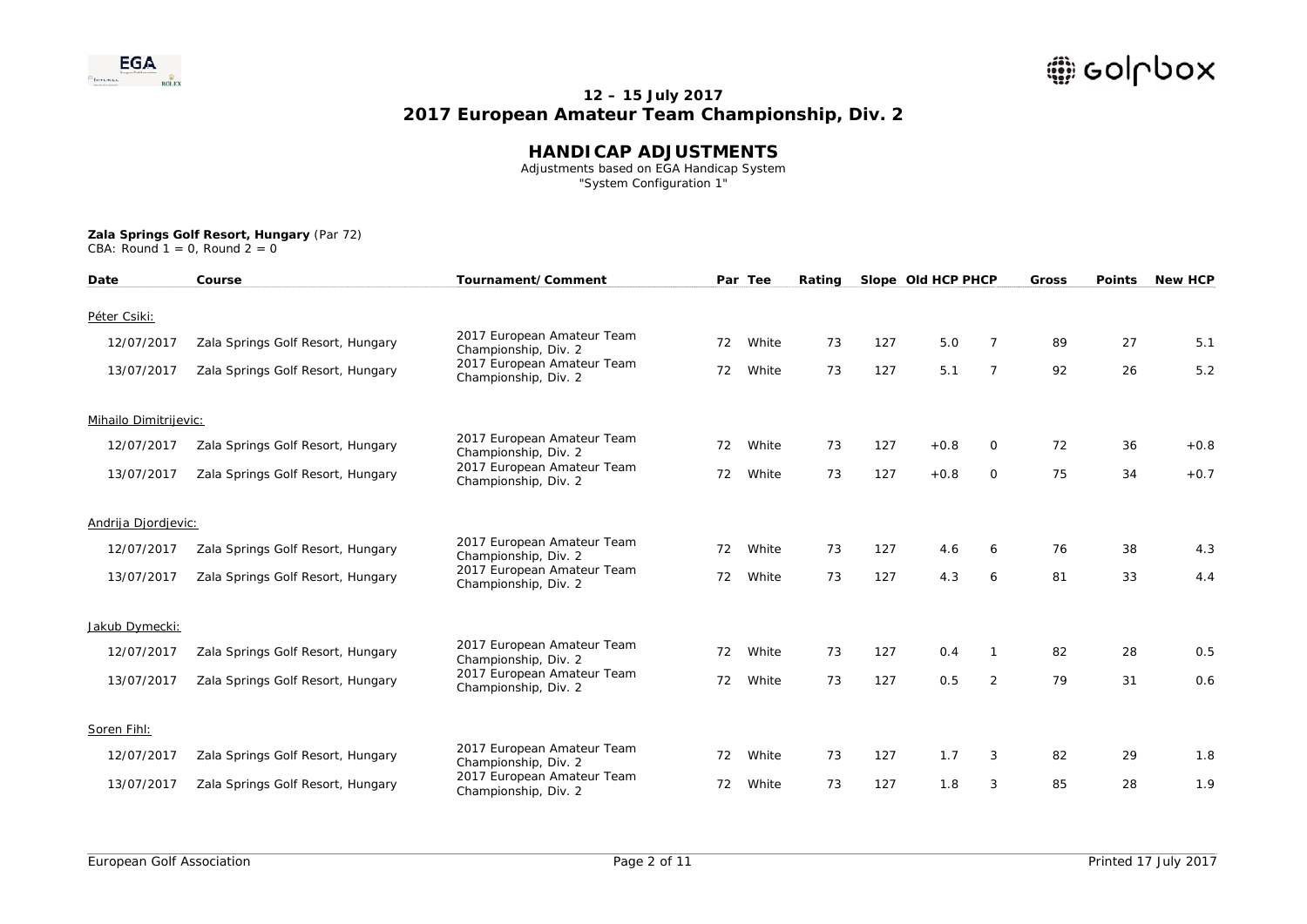

#### **HANDICAP ADJUSTMENTS**

 Adjustments based on EGA Handicap System "System Configuration 1"

| CBA: Round $1 = 0$ , Round $2 = 0$ |  |  |  |  |  |  |
|------------------------------------|--|--|--|--|--|--|
|------------------------------------|--|--|--|--|--|--|

| Date              | Course                            | Tournament/Comment                                 |    | Par Tee | Rating |     | Slope Old HCP PHCP |          | Gross | <b>Points</b> | <b>New HCP</b> |
|-------------------|-----------------------------------|----------------------------------------------------|----|---------|--------|-----|--------------------|----------|-------|---------------|----------------|
| Oliver Gábor:     |                                   |                                                    |    |         |        |     |                    |          |       |               |                |
| 12/07/2017        | Zala Springs Golf Resort, Hungary | 2017 European Amateur Team<br>Championship, Div. 2 | 72 | White   | 73     | 127 | $+1.6$             | -1       | 77    | 30            | $+1.5$         |
| 13/07/2017        | Zala Springs Golf Resort, Hungary | 2017 European Amateur Team<br>Championship, Div. 2 | 72 | White   | 73     | 127 | $+1.5$             | $-1$     | 80    | 28            | $+1.4$         |
| Joao Girao:       |                                   |                                                    |    |         |        |     |                    |          |       |               |                |
| 12/07/2017        | Zala Springs Golf Resort, Hungary | 2017 European Amateur Team<br>Championship, Div. 2 | 72 | White   | 73     | 127 | $+1.8$             | -1       | 70    | 37            | $+1.9$         |
| 13/07/2017        | Zala Springs Golf Resort, Hungary | 2017 European Amateur Team<br>Championship, Div. 2 | 72 | White   | 73     | 127 | $+1.9$             | $-1$     | 75    | 33            | $+1.8$         |
| Mateusz Gradecki: |                                   |                                                    |    |         |        |     |                    |          |       |               |                |
| 12/07/2017        | Zala Springs Golf Resort, Hungary | 2017 European Amateur Team<br>Championship, Div. 2 | 72 | White   | 73     | 127 | $+3.5$             | $-3$     | 72    | 33            | $+3.4$         |
| 13/07/2017        | Zala Springs Golf Resort, Hungary | 2017 European Amateur Team<br>Championship, Div. 2 | 72 | White   | 73     | 127 | $+3.4$             | $-3$     | 73    | 32            | $+3.3$         |
| Branimir Gudelj:  |                                   |                                                    |    |         |        |     |                    |          |       |               |                |
| 12/07/2017        | Zala Springs Golf Resort, Hungary | 2017 European Amateur Team<br>Championship, Div. 2 | 72 | White   | 73     | 127 | $+1.2$             | 0        | 76    | 32            | $+1.1$         |
| 13/07/2017        | Zala Springs Golf Resort, Hungary | 2017 European Amateur Team<br>Championship, Div. 2 | 72 | White   | 73     | 127 | $+1.1$             | $\Omega$ | 70    | 38            | $+1.3$         |
| Ranko Helc:       |                                   |                                                    |    |         |        |     |                    |          |       |               |                |
| 12/07/2017        | Zala Springs Golf Resort, Hungary | 2017 European Amateur Team<br>Championship, Div. 2 | 72 | White   | 73     | 127 | 2.0                | 3        | 79    | 32            | 2.1            |
| 13/07/2017        | Zala Springs Golf Resort, Hungary | 2017 European Amateur Team<br>Championship, Div. 2 | 72 | White   | 73     | 127 | 2.1                | 3        | 75    | 36            | 2.1            |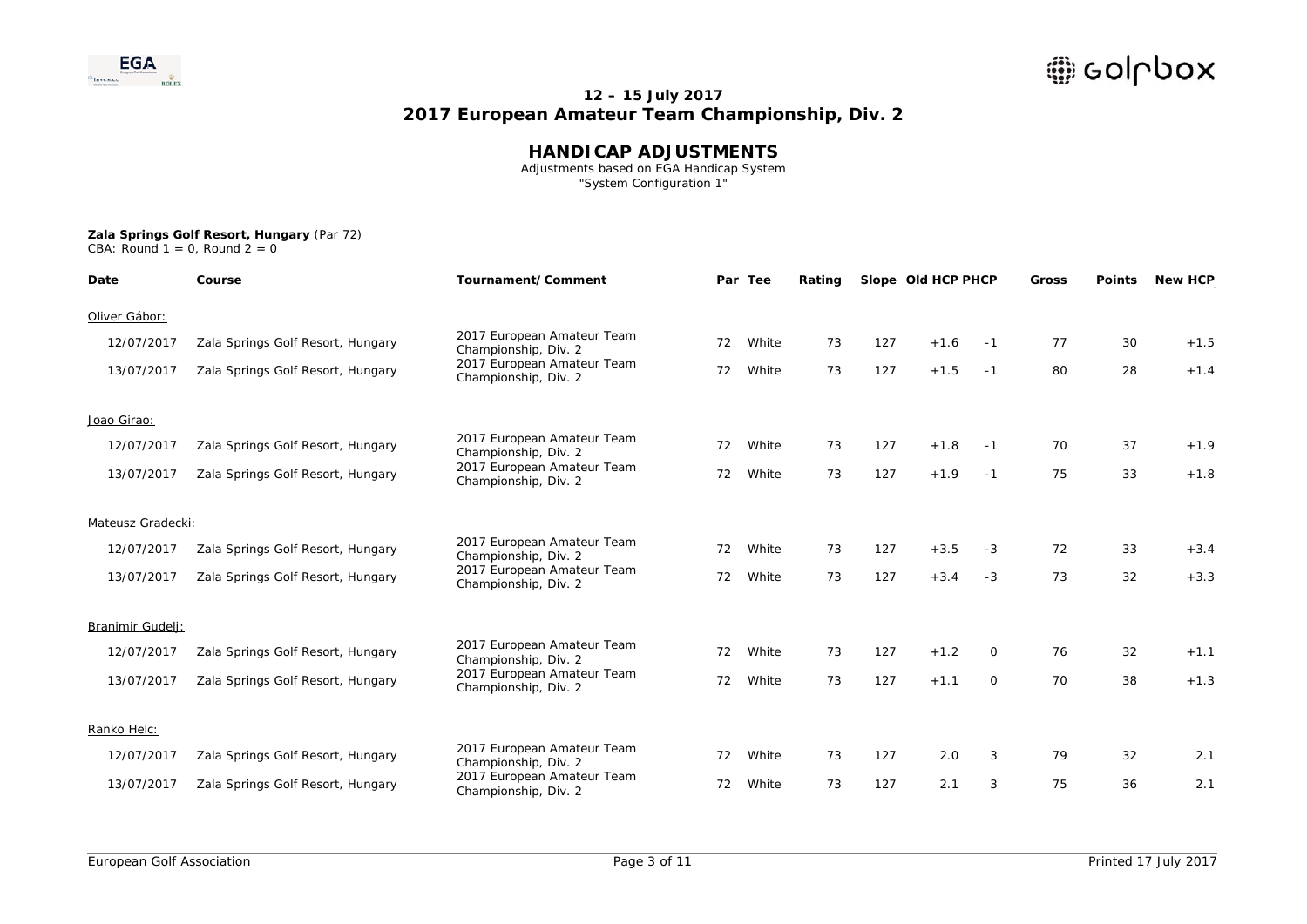

### **HANDICAP ADJUSTMENTS**

 Adjustments based on EGA Handicap System "System Configuration 1"

| CBA: Round $1 = 0$ , Round $2 = 0$ |  |  |  |  |  |  |  |  |
|------------------------------------|--|--|--|--|--|--|--|--|
|------------------------------------|--|--|--|--|--|--|--|--|

| Date             | Course                            | Tournament/Comment                                 |    | Par Tee | Rating |     | Slope Old HCP PHCP |              | <b>Gross</b> | <b>Points</b> | <b>New HCP</b> |
|------------------|-----------------------------------|----------------------------------------------------|----|---------|--------|-----|--------------------|--------------|--------------|---------------|----------------|
| Marcell Horváth: |                                   |                                                    |    |         |        |     |                    |              |              |               |                |
| 12/07/2017       | Zala Springs Golf Resort, Hungary | 2017 European Amateur Team<br>Championship, Div. 2 | 72 | White   | 73     | 127 | 0.4                | $\mathbf{1}$ | 78           | 32            | 0.5            |
| 13/07/2017       | Zala Springs Golf Resort, Hungary | 2017 European Amateur Team<br>Championship, Div. 2 | 72 | White   | 73     | 127 | 0.5                | 2            | 79           | 31            | 0.6            |
| Jan Hribernik:   |                                   |                                                    |    |         |        |     |                    |              |              |               |                |
| 12/07/2017       | Zala Springs Golf Resort, Hungary | 2017 European Amateur Team<br>Championship, Div. 2 | 72 | White   | 73     | 127 | $+0.3$             | 1            | 77           | 32            | $+0.2$         |
| 13/07/2017       | Zala Springs Golf Resort, Hungary | 2017 European Amateur Team<br>Championship, Div. 2 | 72 | White   | 73     | 127 | $+0.2$             | $\mathbf{1}$ | 88           | 23            | $+0.1$         |
| Eetu Isometsä:   |                                   |                                                    |    |         |        |     |                    |              |              |               |                |
| 12/07/2017       | Zala Springs Golf Resort, Hungary | 2017 European Amateur Team<br>Championship, Div. 2 | 72 | White   | 73     | 127 | $+1.5$             | $-1$         | 76           | 31            | $+1.4$         |
| 13/07/2017       | Zala Springs Golf Resort, Hungary | 2017 European Amateur Team<br>Championship, Div. 2 | 72 | White   | 73     | 127 | $+1.4$             | $-1$         | 71           | 36            | $+1.4$         |
| Marko Jokic:     |                                   |                                                    |    |         |        |     |                    |              |              |               |                |
| 12/07/2017       | Zala Springs Golf Resort, Hungary | 2017 European Amateur Team<br>Championship, Div. 2 | 72 | White   | 73     | 127 | 2.7                | 4            | 71           | 41            | 2.2            |
| 13/07/2017       | Zala Springs Golf Resort, Hungary | 2017 European Amateur Team<br>Championship, Div. 2 | 72 | White   | 73     | 127 | 2.2                | 3            | 81           | 30            | 2.3            |
| Berry Jole:      |                                   |                                                    |    |         |        |     |                    |              |              |               |                |
| 12/07/2017       | Zala Springs Golf Resort, Hungary | 2017 European Amateur Team<br>Championship, Div. 2 | 72 | White   | 73     | 127 | $+2.2$             | $-1$         | 80           | 29            | $+2.1$         |
| 13/07/2017       | Zala Springs Golf Resort, Hungary | 2017 European Amateur Team<br>Championship, Div. 2 | 72 | White   | 73     | 127 | $+2.1$             | $-1$         | 74           | 33            | $+2.0$         |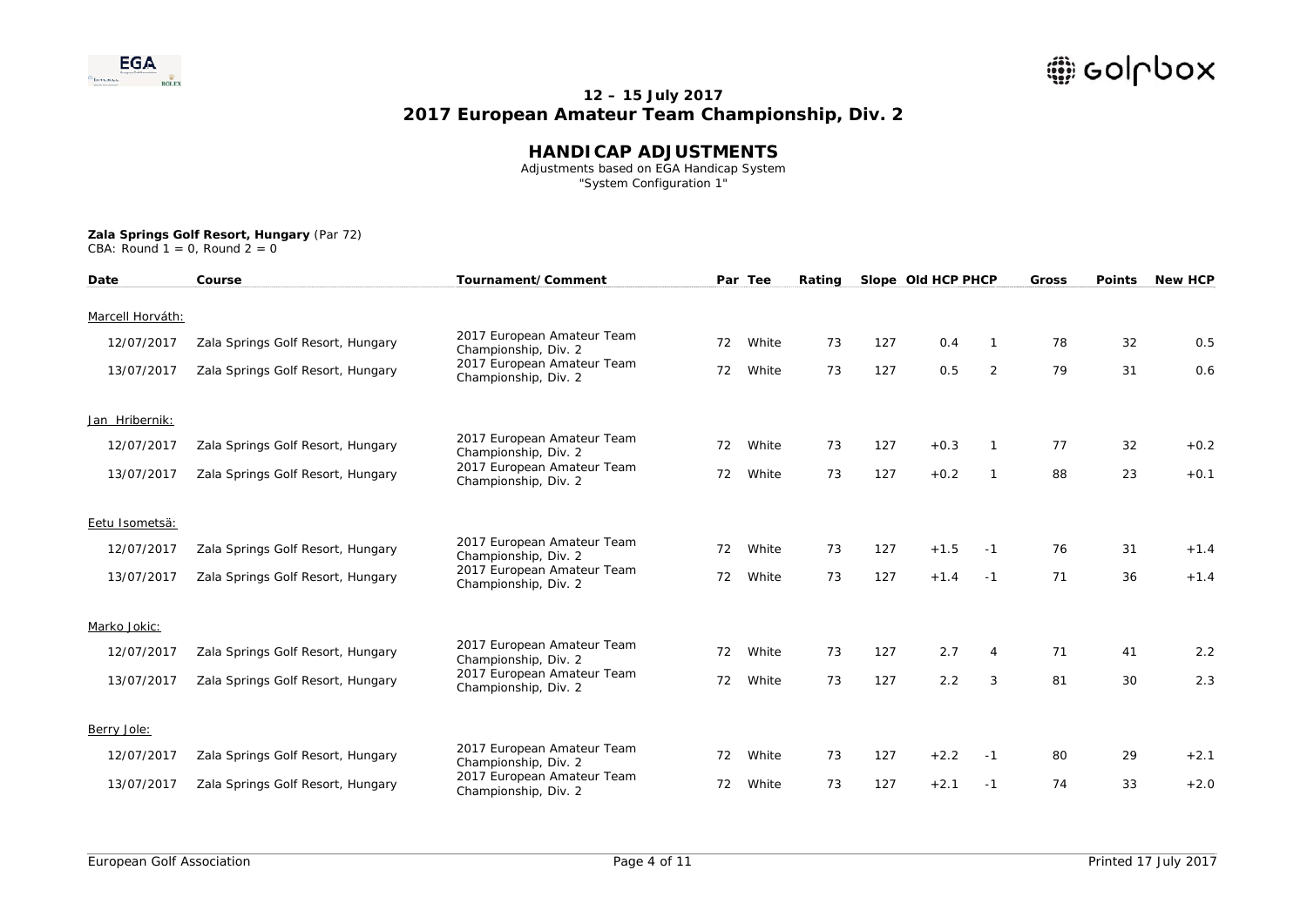

#### **HANDICAP ADJUSTMENTS**

 Adjustments based on EGA Handicap System "System Configuration 1"

| CBA: Round $1 = 0$ , Round $2 = 0$ |
|------------------------------------|
|                                    |

| Date               | Course                            | Tournament/Comment                                 |    | Par Tee | Rating |     | Slope Old HCP PHCP |      | <b>Gross</b> | <b>Points</b> | <b>New HCP</b> |
|--------------------|-----------------------------------|----------------------------------------------------|----|---------|--------|-----|--------------------|------|--------------|---------------|----------------|
| Luka Jovanovic:    |                                   |                                                    |    |         |        |     |                    |      |              |               |                |
| 12/07/2017         | Zala Springs Golf Resort, Hungary | 2017 European Amateur Team<br>Championship, Div. 2 | 72 | White   | 73     | 127 | 4.4                | 6    | 72           | 42            | 3.8            |
| 13/07/2017         | Zala Springs Golf Resort, Hungary | 2017 European Amateur Team<br>Championship, Div. 2 | 72 | White   | 73     | 127 | 3.8                | 5    | 80           | 33            | 3.9            |
| Stan Karaai:       |                                   |                                                    |    |         |        |     |                    |      |              |               |                |
| 12/07/2017         | Zala Springs Golf Resort, Hungary | 2017 European Amateur Team<br>Championship, Div. 2 | 72 | White   | 73     | 127 | $+2.8$             | $-2$ | 75           | 31            | $+2.7$         |
| 13/07/2017         | Zala Springs Golf Resort, Hungary | 2017 European Amateur Team<br>Championship, Div. 2 | 72 | White   | 73     | 127 | $+2.7$             | $-2$ | 77           | 30            | $+2.6$         |
| Rasmus Karlsson:   |                                   |                                                    |    |         |        |     |                    |      |              |               |                |
| 12/07/2017         | Zala Springs Golf Resort, Hungary | 2017 European Amateur Team<br>Championship, Div. 2 | 72 | White   | 73     | 127 | $+3.1$             | $-2$ | 73           | 33            | $+3.0$         |
| 13/07/2017         | Zala Springs Golf Resort, Hungary | 2017 European Amateur Team<br>Championship, Div. 2 | 72 | White   | 73     | 127 | $+3.0$             | $-2$ | 74           | 33            | $+2.9$         |
| Mikolaj Kniaginin: |                                   |                                                    |    |         |        |     |                    |      |              |               |                |
| 12/07/2017         | Zala Springs Golf Resort, Hungary | 2017 European Amateur Team<br>Championship, Div. 2 | 72 | White   | 73     | 127 | 2.1                | 3    | 82           | 29            | 2.2            |
| 13/07/2017         | Zala Springs Golf Resort, Hungary | 2017 European Amateur Team<br>Championship, Div. 2 | 72 | White   | 73     | 127 | 2.2                | 3    | 87           | 28            | 2.3            |
| Kim Koivu:         |                                   |                                                    |    |         |        |     |                    |      |              |               |                |
| 12/07/2017         | Zala Springs Golf Resort, Hungary | 2017 European Amateur Team<br>Championship, Div. 2 | 72 | White   | 73     | 127 | $+4.0$             | $-3$ | 73           | 32            | $+3.9$         |
| 13/07/2017         | Zala Springs Golf Resort, Hungary | 2017 European Amateur Team<br>Championship, Div. 2 | 72 | White   | 73     | 127 | $+3.9$             | $-3$ | 69           | 36            | $+3.9$         |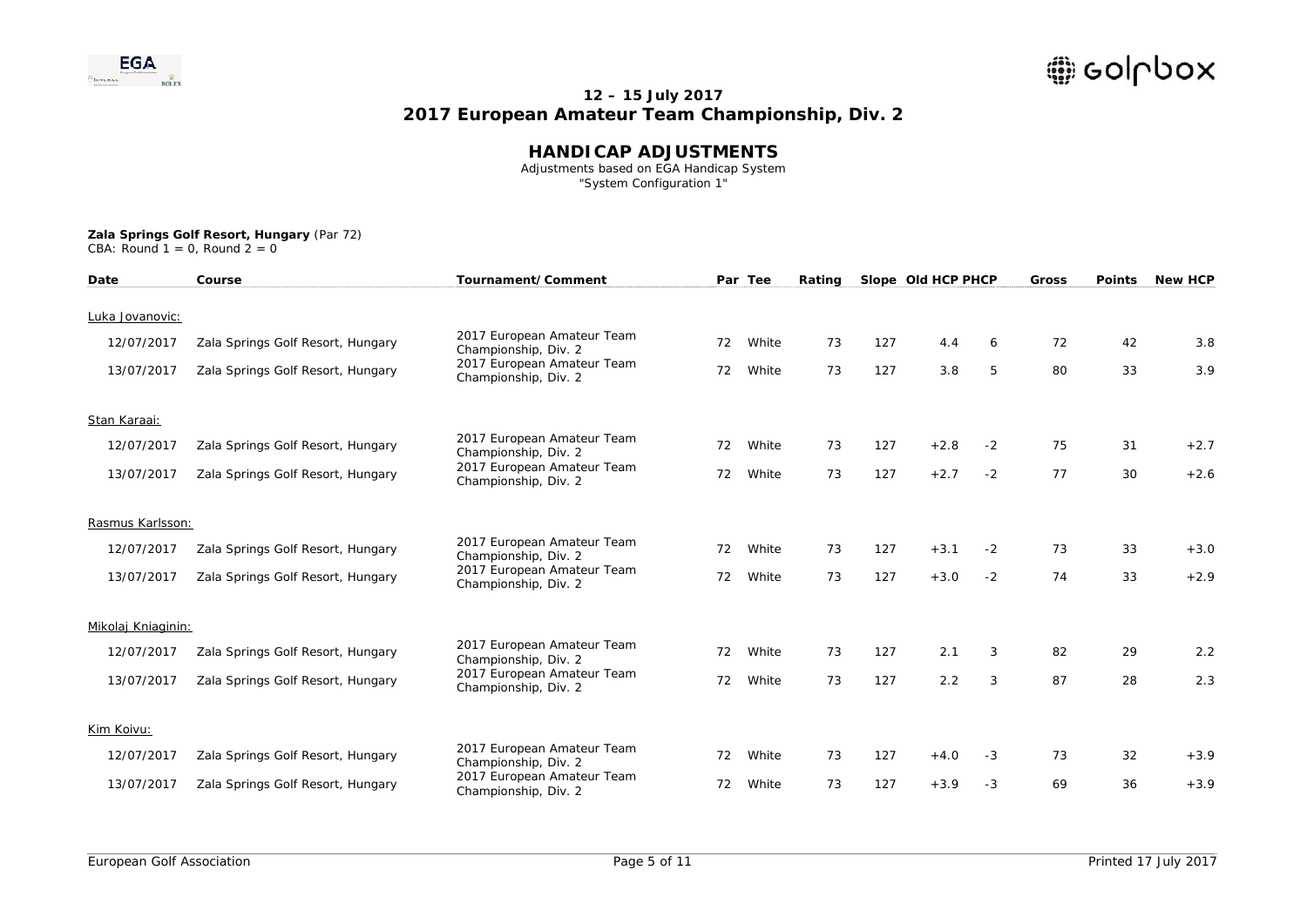

### **HANDICAP ADJUSTMENTS**

 Adjustments based on EGA Handicap System "System Configuration 1"

| CBA: Round $1 = 0$ , Round $2 = 0$ |  |  |  |  |  |  |  |
|------------------------------------|--|--|--|--|--|--|--|
|------------------------------------|--|--|--|--|--|--|--|

| Date              | Course                            | Tournament/Comment                                 |    | Par Tee | Rating |     | Slope Old HCP PHCP |                | <b>Gross</b> | <b>Points</b> | <b>New HCP</b> |
|-------------------|-----------------------------------|----------------------------------------------------|----|---------|--------|-----|--------------------|----------------|--------------|---------------|----------------|
| Koen Kouwenaar:   |                                   |                                                    |    |         |        |     |                    |                |              |               |                |
| 12/07/2017        | Zala Springs Golf Resort, Hungary | 2017 European Amateur Team<br>Championship, Div. 2 | 72 | White   | 73     | 127 | $+2.4$             | $-2$           | 77           | 31            | $+2.3$         |
| 13/07/2017        | Zala Springs Golf Resort, Hungary | 2017 European Amateur Team<br>Championship, Div. 2 | 72 | White   | 73     | 127 | $+2.3$             | $-2$           | 71           | 35            | $+2.3$         |
| Filip Kowalski:   |                                   |                                                    |    |         |        |     |                    |                |              |               |                |
| 12/07/2017        | Zala Springs Golf Resort, Hungary | 2017 European Amateur Team<br>Championship, Div. 2 | 72 | White   | 73     | 127 | 2.0                | 3              | 78           | 33            | 2.1            |
| 13/07/2017        | Zala Springs Golf Resort, Hungary | 2017 European Amateur Team<br>Championship, Div. 2 | 72 | White   | 73     | 127 | 2.1                | 3              | 82           | 29            | 2.2            |
| Tomas Kuba:       |                                   |                                                    |    |         |        |     |                    |                |              |               |                |
| 12/07/2017        | Zala Springs Golf Resort, Hungary | 2017 European Amateur Team<br>Championship, Div. 2 | 72 | White   | 73     | 127 | 3.0                | 4              | 86           | 27            | 3.1            |
| 13/07/2017        | Zala Springs Golf Resort, Hungary | 2017 European Amateur Team<br>Championship, Div. 2 | 72 | White   | 73     | 127 | 3.1                | $\overline{4}$ | 85           | 28            | 3.2            |
| Santeri Lehesmaa: |                                   |                                                    |    |         |        |     |                    |                |              |               |                |
| 12/07/2017        | Zala Springs Golf Resort, Hungary | 2017 European Amateur Team<br>Championship, Div. 2 | 72 | White   | 73     | 127 | $+2.7$             | $-2$           | 72           | 34            | $+2.6$         |
| 13/07/2017        | Zala Springs Golf Resort, Hungary | 2017 European Amateur Team<br>Championship, Div. 2 | 72 | White   | 73     | 127 | $+2.6$             | $-2$           | 76           | 31            | $+2.5$         |
| Pedro Lencart:    |                                   |                                                    |    |         |        |     |                    |                |              |               |                |
| 12/07/2017        | Zala Springs Golf Resort, Hungary | 2017 European Amateur Team<br>Championship, Div. 2 | 72 | White   | 73     | 127 | $+3.4$             | $-3$           | 71           | 34            | $+3.3$         |
| 13/07/2017        | Zala Springs Golf Resort, Hungary | 2017 European Amateur Team<br>Championship, Div. 2 | 72 | White   | 73     | 127 | $+3.3$             | $-3$           | 70           | 35            | $+3.3$         |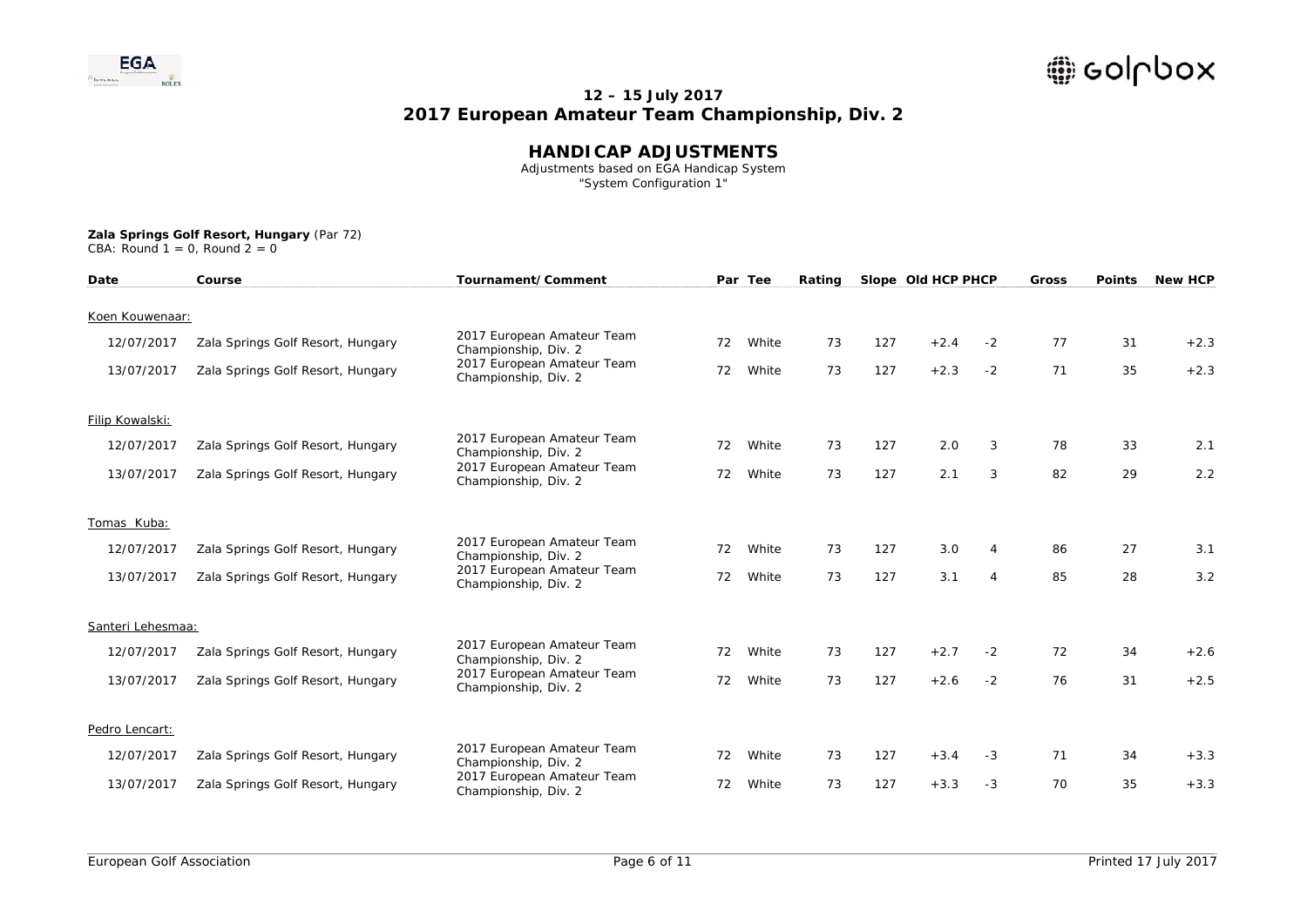

### **HANDICAP ADJUSTMENTS**

 Adjustments based on EGA Handicap System "System Configuration 1"

| CBA: Round $1 = 0$ , Round $2 = 0$ |  |
|------------------------------------|--|
|------------------------------------|--|

| Date                | Course                            | Tournament/Comment                                 |    | Par Tee | Rating |     | Slope Old HCP PHCP |                | <b>Gross</b> | <b>Points</b> | <b>New HCP</b> |
|---------------------|-----------------------------------|----------------------------------------------------|----|---------|--------|-----|--------------------|----------------|--------------|---------------|----------------|
| Anze Leskovar:      |                                   |                                                    |    |         |        |     |                    |                |              |               |                |
| 12/07/2017          | Zala Springs Golf Resort, Hungary | 2017 European Amateur Team<br>Championship, Div. 2 | 72 | White   | 73     | 127 | 2.1                | 3              | 75           | 36            | 2.1            |
| 13/07/2017          | Zala Springs Golf Resort, Hungary | 2017 European Amateur Team<br>Championship, Div. 2 | 72 | White   | 73     | 127 | 2.1                | 3              | 73           | 38            | 1.9            |
| Jakub Liba:         |                                   |                                                    |    |         |        |     |                    |                |              |               |                |
| 12/07/2017          | Zala Springs Golf Resort, Hungary | 2017 European Amateur Team<br>Championship, Div. 2 | 72 | White   | 73     | 127 | 2.9                | $\overline{4}$ | 74           | 38            | 2.7            |
| 13/07/2017          | Zala Springs Golf Resort, Hungary | 2017 European Amateur Team<br>Championship, Div. 2 | 72 | White   | 73     | 127 | 2.7                | $\overline{4}$ | 88           | 26            | 2.8            |
| Vitor Lopes:        |                                   |                                                    |    |         |        |     |                    |                |              |               |                |
| 12/07/2017          | Zala Springs Golf Resort, Hungary | 2017 European Amateur Team<br>Championship, Div. 2 | 72 | White   | 73     | 127 | $+2.0$             | $-1$           | 70           | 37            | $+2.1$         |
| 13/07/2017          | Zala Springs Golf Resort, Hungary | 2017 European Amateur Team<br>Championship, Div. 2 | 72 | White   | 73     | 127 | $+2.1$             | $-1$           | 72           | 35            | $+2.1$         |
| Branislav Lucansky: |                                   |                                                    |    |         |        |     |                    |                |              |               |                |
| 12/07/2017          | Zala Springs Golf Resort, Hungary | 2017 European Amateur Team<br>Championship, Div. 2 | 72 | White   | 73     | 127 | 1.2                | $\overline{2}$ | 74           | 36            | 1.2            |
| 13/07/2017          | Zala Springs Golf Resort, Hungary | 2017 European Amateur Team<br>Championship, Div. 2 | 72 | White   | 73     | 127 | 1.2                | 2              | 89           | 22            | 1.3            |
| Tomas Melo Gouveia: |                                   |                                                    |    |         |        |     |                    |                |              |               |                |
| 12/07/2017          | Zala Springs Golf Resort, Hungary | 2017 European Amateur Team<br>Championship, Div. 2 | 72 | White   | 73     | 127 | $+1.7$             | $-1$           | 74           | 33            | $+1.6$         |
| 13/07/2017          | Zala Springs Golf Resort, Hungary | 2017 European Amateur Team<br>Championship, Div. 2 | 72 | White   | 73     | 127 | $+1.6$             | -1             | 82           | 27            | $+1.5$         |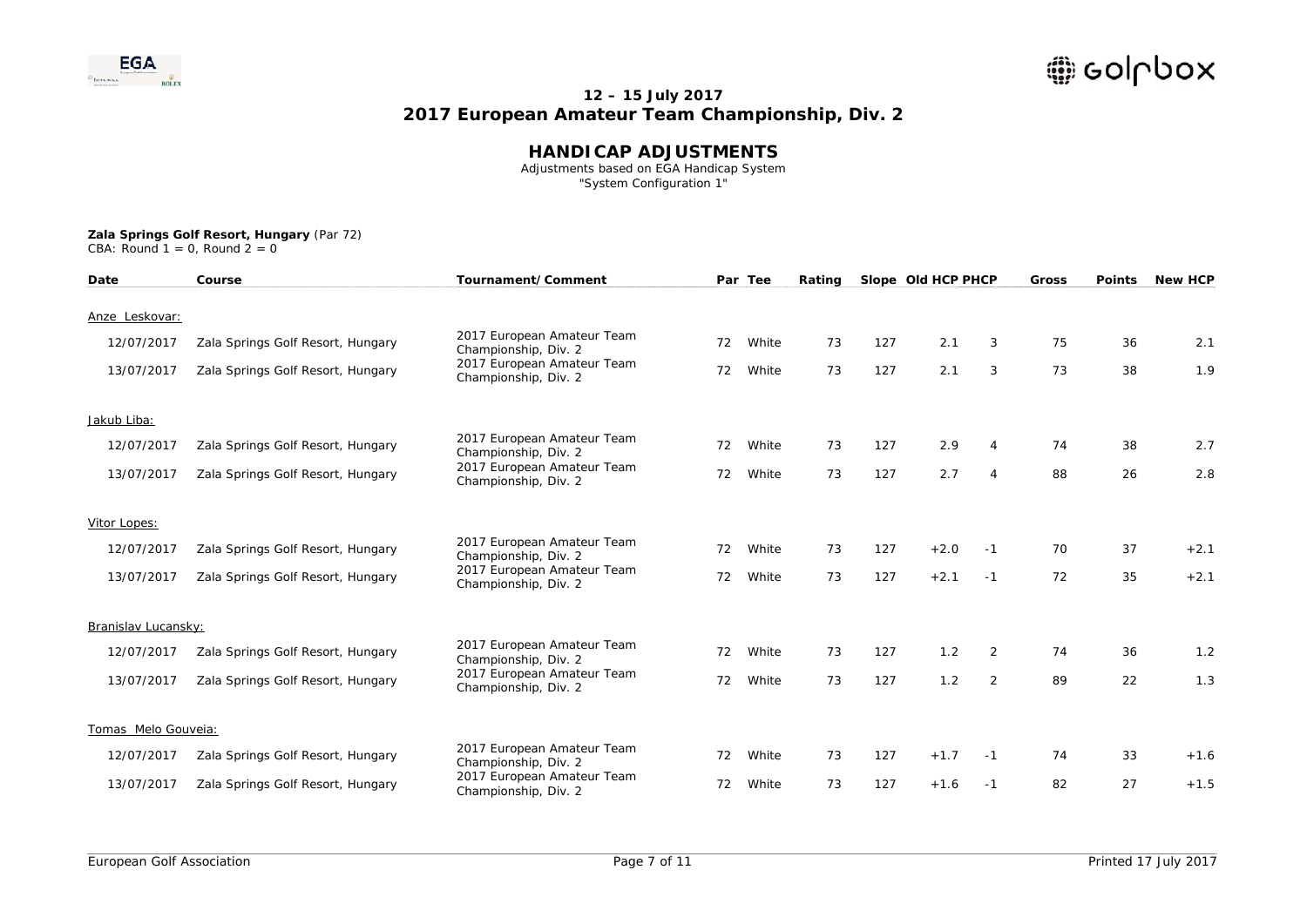

### **HANDICAP ADJUSTMENTS**

 Adjustments based on EGA Handicap System "System Configuration 1"

| CBA: Round $1 = 0$ , Round $2 = 0$ |  |  |  |  |  |  |  |  |
|------------------------------------|--|--|--|--|--|--|--|--|
|------------------------------------|--|--|--|--|--|--|--|--|

| Date              | Course                            | Tournament/Comment                                 |    | Par Tee | Rating |     | Slope Old HCP PHCP |                | <b>Gross</b> | <b>Points</b> | <b>New HCP</b> |
|-------------------|-----------------------------------|----------------------------------------------------|----|---------|--------|-----|--------------------|----------------|--------------|---------------|----------------|
| Aleksi Myllymäki: |                                   |                                                    |    |         |        |     |                    |                |              |               |                |
| 12/07/2017        | Zala Springs Golf Resort, Hungary | 2017 European Amateur Team<br>Championship, Div. 2 | 72 | White   | 73     | 127 | $+2.6$             | $-2$           | 73           | 33            | $+2.5$         |
| 13/07/2017        | Zala Springs Golf Resort, Hungary | 2017 European Amateur Team<br>Championship, Div. 2 | 72 | White   | 73     | 127 | $+2.5$             | $-2$           | 73           | 33            | $+2.4$         |
| Alejandro Pedryc: |                                   |                                                    |    |         |        |     |                    |                |              |               |                |
| 12/07/2017        | Zala Springs Golf Resort, Hungary | 2017 European Amateur Team<br>Championship, Div. 2 | 72 | White   | 73     | 127 | $+0.6$             | 0              | 81           | 27            | $+0.5$         |
| 13/07/2017        | Zala Springs Golf Resort, Hungary | 2017 European Amateur Team<br>Championship, Div. 2 | 72 | White   | 73     | 127 | $+0.5$             | $\circ$        | 74           | 34            | $+0.4$         |
| Tomas Perkins:    |                                   |                                                    |    |         |        |     |                    |                |              |               |                |
| 12/07/2017        | Zala Springs Golf Resort, Hungary | 2017 European Amateur Team<br>Championship, Div. 2 | 72 | White   | 73     | 127 | 0.5                | $\overline{2}$ | 76           | 34            | 0.6            |
| 13/07/2017        | Zala Springs Golf Resort, Hungary | 2017 European Amateur Team<br>Championship, Div. 2 | 72 | White   | 73     | 127 | 0.6                | $\overline{2}$ | 70           | 40            | 0.2            |
| Marian Puttera:   |                                   |                                                    |    |         |        |     |                    |                |              |               |                |
| 12/07/2017        | Zala Springs Golf Resort, Hungary | 2017 European Amateur Team<br>Championship, Div. 2 | 72 | White   | 73     | 127 | 1.3                | $\overline{2}$ | 77           | 33            | 1.4            |
| 13/07/2017        | Zala Springs Golf Resort, Hungary | 2017 European Amateur Team<br>Championship, Div. 2 | 72 | White   | 73     | 127 | 1.4                | 3              | 80           | 31            | 1.5            |
| Patrick Rahme:    |                                   |                                                    |    |         |        |     |                    |                |              |               |                |
| 12/07/2017        | Zala Springs Golf Resort, Hungary | 2017 European Amateur Team<br>Championship, Div. 2 | 72 | White   | 73     | 127 | 0.7                | $\overline{2}$ | 82           | 29            | 0.8            |
| 13/07/2017        | Zala Springs Golf Resort, Hungary | 2017 European Amateur Team<br>Championship, Div. 2 | 72 | White   | 73     | 127 | 0.8                | $\overline{2}$ | 79           | 31            | 0.9            |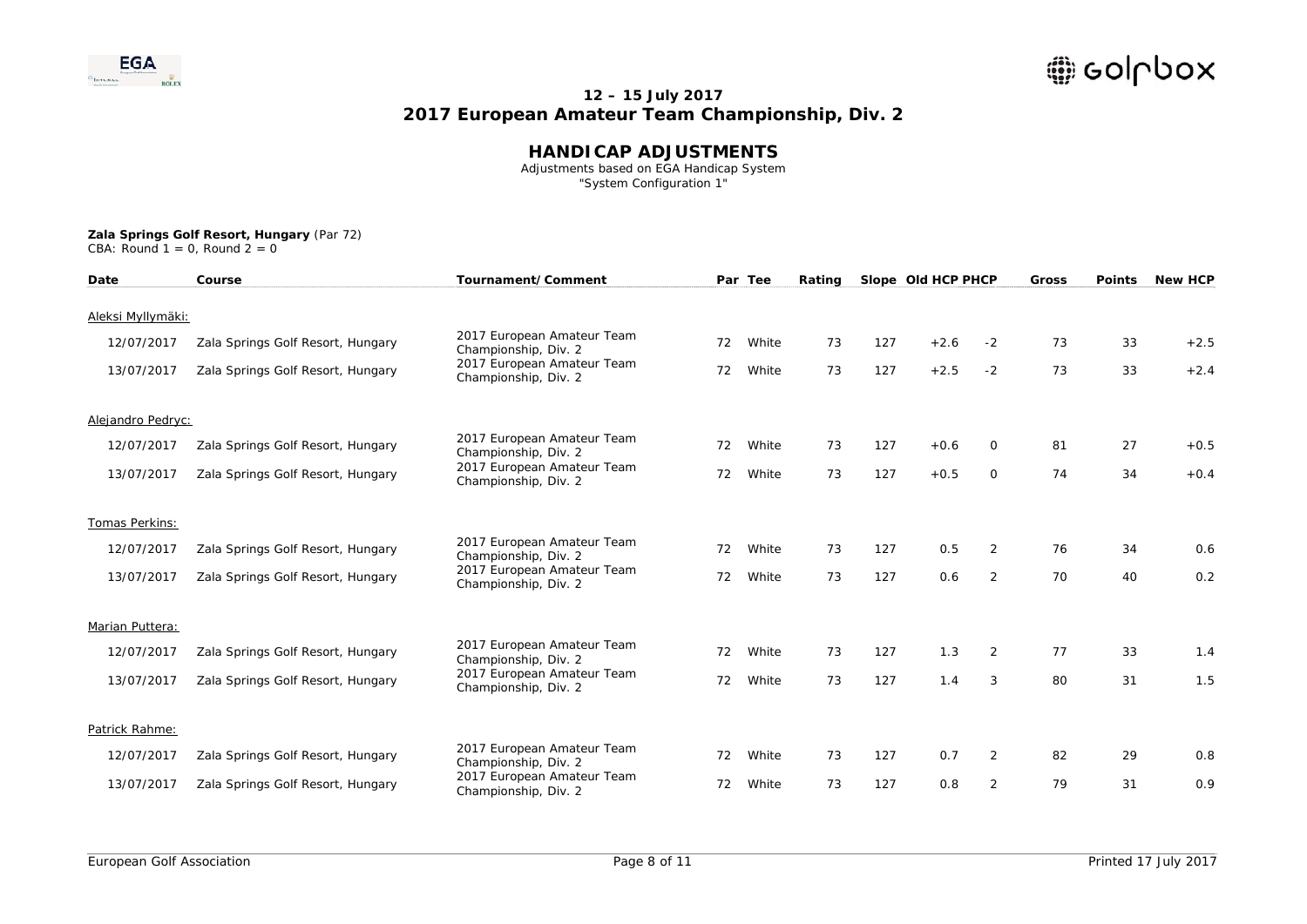

### **HANDICAP ADJUSTMENTS**

 Adjustments based on EGA Handicap System "System Configuration 1"

#### **Zala Springs Golf Resort, Hungary** (Par 72) CBA: Round  $1 = 0$ , Round  $2 = 0$

| Date             | Course                            | Tournament/Comment                                 |    | Par Tee | Rating |     | Slope Old HCP PHCP |             | Gross | <b>Points</b> | <b>New HCP</b> |
|------------------|-----------------------------------|----------------------------------------------------|----|---------|--------|-----|--------------------|-------------|-------|---------------|----------------|
| Dávid Rózsa:     |                                   |                                                    |    |         |        |     |                    |             |       |               |                |
| 12/07/2017       | Zala Springs Golf Resort, Hungary | 2017 European Amateur Team<br>Championship, Div. 2 | 72 | White   | 73     | 127 | 3.6                | 5           | 80    | 33            | 3.7            |
| 13/07/2017       | Zala Springs Golf Resort, Hungary | 2017 European Amateur Team<br>Championship, Div. 2 | 72 | White   | 73     | 127 | 3.7                | 5           | 83    | 30            | 3.8            |
| Enej Sarkanj:    |                                   |                                                    |    |         |        |     |                    |             |       |               |                |
| 12/07/2017       | Zala Springs Golf Resort, Hungary | 2017 European Amateur Team<br>Championship, Div. 2 | 72 | White   | 73     | 127 | $+1.3$             | 0           | 78    | 30            | $+1.2$         |
| 13/07/2017       | Zala Springs Golf Resort, Hungary | 2017 European Amateur Team<br>Championship, Div. 2 | 72 | White   | 73     | 127 | $+1.2$             | $\mathbf 0$ | 83    | 25            | $+1.1$         |
| Zan Luka Stirn:  |                                   |                                                    |    |         |        |     |                    |             |       |               |                |
| 12/07/2017       | Zala Springs Golf Resort, Hungary | 2017 European Amateur Team<br>Championship, Div. 2 | 72 | White   | 73     | 127 | $+2.7$             | $-2$        | 72    | 34            | $+2.6$         |
| 13/07/2017       | Zala Springs Golf Resort, Hungary | 2017 European Amateur Team<br>Championship, Div. 2 | 72 | White   | 73     | 127 | $+2.6$             | $-2$        | 75    | 31            | $+2.5$         |
| Máté Szeberényi: |                                   |                                                    |    |         |        |     |                    |             |       |               |                |
| 12/07/2017       | Zala Springs Golf Resort, Hungary | 2017 European Amateur Team<br>Championship, Div. 2 | 72 | White   | 73     | 127 | 2.8                | 4           | 75    | 37            | 2.7            |
| 13/07/2017       | Zala Springs Golf Resort, Hungary | 2017 European Amateur Team<br>Championship, Div. 2 | 72 | White   | 73     | 127 | 2.7                | 4           | 79    | 34            | 2.8            |
| Jan Szmidt:      |                                   |                                                    |    |         |        |     |                    |             |       |               |                |
| 12/07/2017       | Zala Springs Golf Resort, Hungary | 2017 European Amateur Team<br>Championship, Div. 2 | 72 | White   | 73     | 127 | $+1.1$             | 0           | 75    | 33            | $+1.0$         |
| 13/07/2017       | Zala Springs Golf Resort, Hungary | 2017 European Amateur Team<br>Championship, Div. 2 | 72 | White   | 73     | 127 | $+1.0$             | 0           | 82    | 27            | $+0.9$         |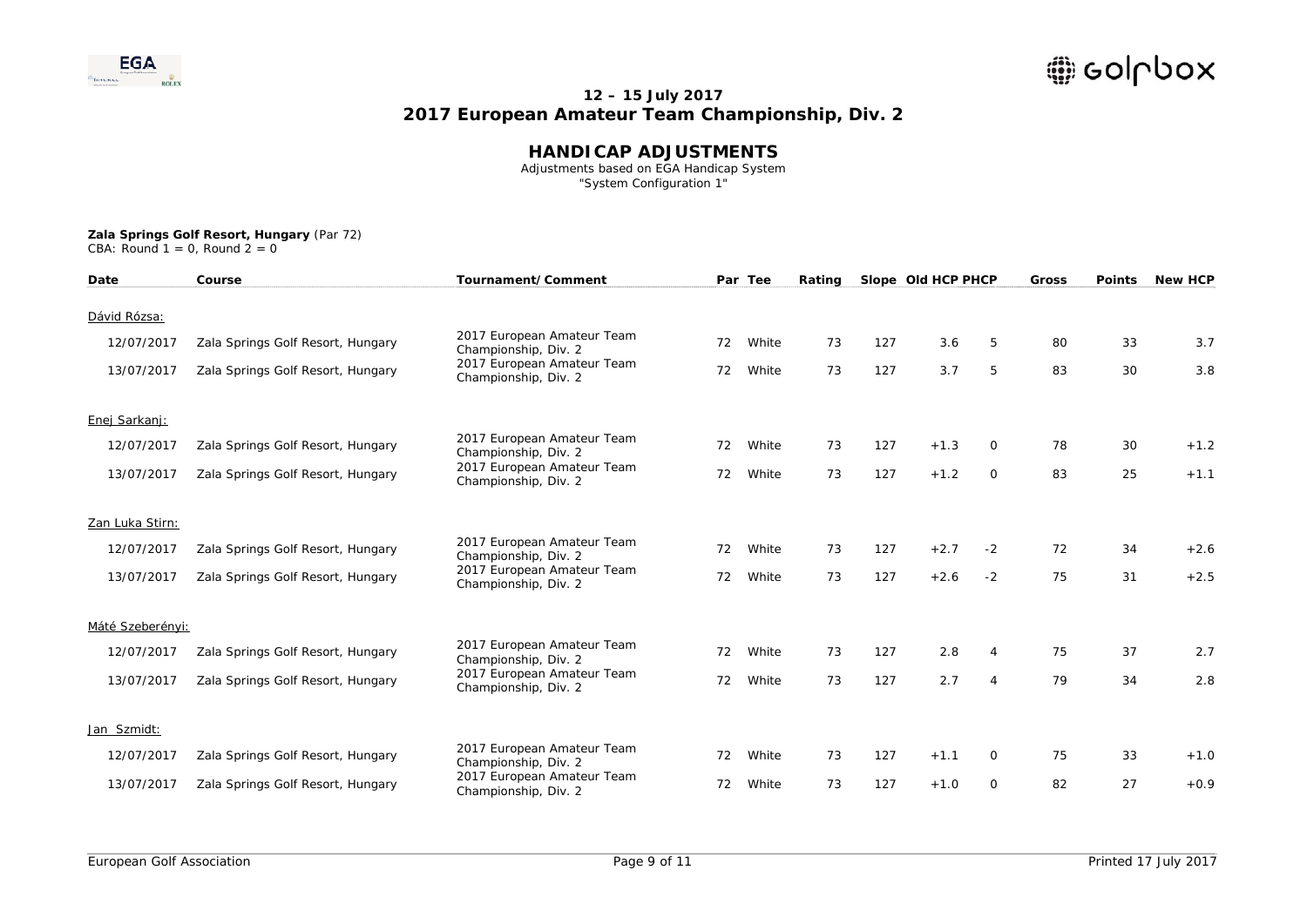

#### **HANDICAP ADJUSTMENTS**

 Adjustments based on EGA Handicap System "System Configuration 1"

#### **Zala Springs Golf Resort, Hungary** (Par 72) CBA: Round  $1 = 0$ , Round  $2 = 0$

| Date                   | Course                            | Tournament/Comment                                 |    | Par Tee | Rating |     | Slope Old HCP PHCP |      | Gross | <b>Points</b> | <b>New HCP</b> |
|------------------------|-----------------------------------|----------------------------------------------------|----|---------|--------|-----|--------------------|------|-------|---------------|----------------|
| János Tóth:            |                                   |                                                    |    |         |        |     |                    |      |       |               |                |
| 12/07/2017             | Zala Springs Golf Resort, Hungary | 2017 European Amateur Team<br>Championship, Div. 2 | 72 | White   | 73     | 127 | 4.2                | 6    | 83    | 31            | 4.3            |
| 13/07/2017             | Zala Springs Golf Resort, Hungary | 2017 European Amateur Team<br>Championship, Div. 2 | 72 | White   | 73     | 127 | 4.3                | 6    | 83    | 32            | 4.4            |
| Mark Trnovec:          |                                   |                                                    |    |         |        |     |                    |      |       |               |                |
| 12/07/2017             | Zala Springs Golf Resort, Hungary | 2017 European Amateur Team<br>Championship, Div. 2 | 72 | White   | 73     | 127 | 1.2                | 2    | 77    | 33            | 1.3            |
| 13/07/2017             | Zala Springs Golf Resort, Hungary | 2017 European Amateur Team<br>Championship, Div. 2 | 72 | White   | 73     | 127 | 1.3                | 2    | 72    | 38            | 1.1            |
| Sami Välimäki:         |                                   |                                                    |    |         |        |     |                    |      |       |               |                |
| 12/07/2017             | Zala Springs Golf Resort, Hungary | 2017 European Amateur Team<br>Championship, Div. 2 | 72 | White   | 73     | 127 | $+3.7$             | $-3$ | 71    | 34            | $+3.6$         |
| 13/07/2017             | Zala Springs Golf Resort, Hungary | 2017 European Amateur Team<br>Championship, Div. 2 | 72 | White   | 73     | 127 | $+3.6$             | $-3$ | 70    | 35            | $+3.6$         |
| Vince Van Veen:        |                                   |                                                    |    |         |        |     |                    |      |       |               |                |
| 12/07/2017             | Zala Springs Golf Resort, Hungary | 2017 European Amateur Team<br>Championship, Div. 2 | 72 | White   | 73     | 127 | $+2.7$             | $-2$ | 81    | 25            | $+2.6$         |
| 13/07/2017             | Zala Springs Golf Resort, Hungary | 2017 European Amateur Team<br>Championship, Div. 2 | 72 | White   | 73     | 127 | $+2.6$             | $-2$ | 74    | 34            | $+2.5$         |
| Pierre Junior Verlaar: |                                   |                                                    |    |         |        |     |                    |      |       |               |                |
| 12/07/2017             | Zala Springs Golf Resort, Hungary | 2017 European Amateur Team<br>Championship, Div. 2 | 72 | White   | 73     | 127 | $+4.4$             | $-4$ | 69    | 35            | $+4.4$         |
| 13/07/2017             | Zala Springs Golf Resort, Hungary | 2017 European Amateur Team<br>Championship, Div. 2 | 72 | White   | 73     | 127 | $+4.4$             | $-4$ | 75    | 29            | $+4.3$         |